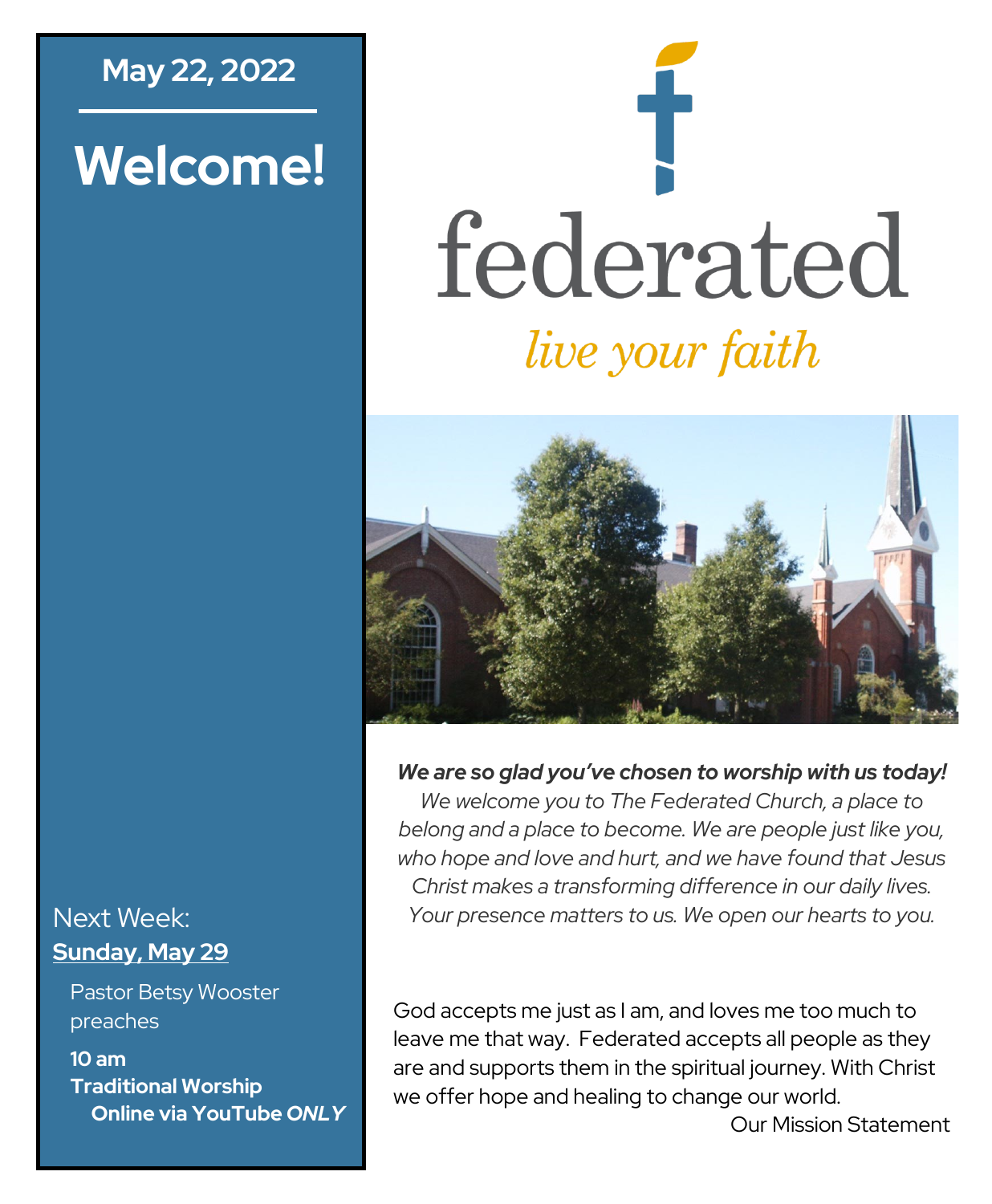# **WHAT'S HAPPENIN**

# **Social Justice Advocacy Ministry (SJAM) Meeting**

#### **Today after worship**

#### **Room 240 or [online via Zoom](https://fedchurch.us11.list-manage.com/track/click?u=de71f8801bec1a38fd818948b&id=b60f3fb126&e=0267c020e9)**

The mission of SJAM is to be a voice and witness to God's love for all people and creation and to advocate for justice for those who are marginalized, discriminated against and denied their inherent rights as children of God and citizens of our nation and world.

# **SJAM Speakers Night: Our Local Earth**

#### **Tomorrow, May 23 | 7 PM**

#### **[Online Via Zoom](https://fedchurch.us11.list-manage.com/track/click?u=de71f8801bec1a38fd818948b&id=682207cfb3&e=0267c020e9)**

Environmental Justice and Actions in Our Own Community. Learn from three local environmentalists who are changing the world, and our local environment. Meet our three speakers: Environmental Health Center – Darcy Freedman, Director of The Swetland Center; Rust Belt Riders – Michael Robinson; Little Sparkle Refill Shop – Rachel Regula, founder and owner.

# **Cleveland Pride Parade**

#### **Saturday, June 4 | 12 PM North Cleveland—Mall B**

As an open and affirming congregation, let us gather together as one to "Live Our Faith." During this time of intolerance and hatred for our friends, it is imperative that we show our support. If you have any questions, or if you plan on attending, please contact Tricia Baumgartner [tricia.a.baumgartner@gmail.com](mailto:tricia.a.baumgartner@gmail.com) or 440.708.6231 so that we can plan T-shirts and carpooling.

# **CLC Event: Garden Gala**

#### **Saturday, June 11 \*\*RSVPs accepted through May 31\*\* 5PM VIP Reception; 6-10PM Gala Family Life Center**

Cost: \$125 VIP Tickets, \$100 Regular Tickets

Join the CLC for an evening filled with delicious food, drinks, fun and games, unique raffle baskets, and silent auction items. VIP reception includes hors d'oeuvres, entertainment and auction preview. Go to <givebutter.com/22GardenGala> to view the invitation and RSVP.

**Events: fedchurch.org/events | Calendar: fedchurch.**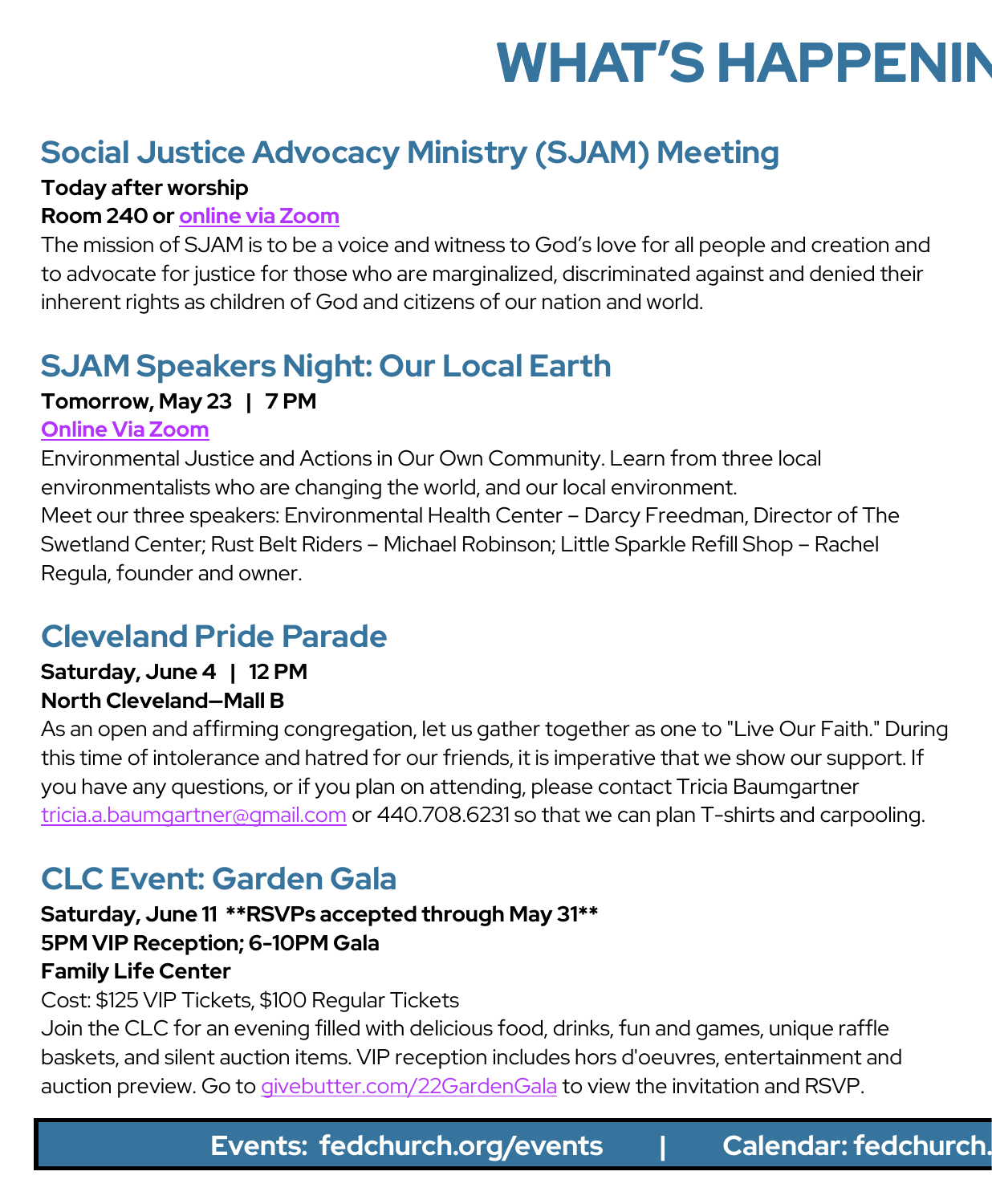# **IG AT FEDERATED?**

# **June Study of the Gospel of Mark**

Join us for a June Bible study on the Gospel of Mark, co-led by Pastor Betsy and church member, Pete Bednar. This four-week study will be on **Wednesday evenings from June 1-22,**  at 7:00 PM in Room 240. Please let us know that you're joining us by signing via Realm, sign-up sheet, or email Pastor Betsy at [bwooster@fedchurch.org.](mailto:bwooster@fedchurch.org) We are excited to be co-leading a group discussion on this action-packed narrative, the first of the Gospels to be written!

# **Cleveland Chamber Choir: "World of Doubt, World of Faith"**

#### **Sunday, June 12 | 4:15 PM Lecture; 5 PM performance Sanctuary**

The Federated Church Performing Arts Series along with the Cleveland Chamber Choir presents "World of Doubt, World of Faith" with music questioning existence and demonstrating the resilience of the human race. Central to this program is Adam Roberts' multi-movement work called "Book of Doubt/Book of Faith", setting secular, feminist "psalms" by poet Claire Schwartz that are relevant to our time and connected to Jewish history.

Tickets available after worship or at [fedchurch.org/PAS:](http://www.fedchurch.org/PAS) \$30 premium seating, \$25 gold level, \$20 blue level, \$10 students.

# **Celebrate Your Dad on Father's Day: A Call for Pictures**

Celebrate your Dad during worship this Father's Day by sharing a picture of your dad or maybe a picture of you with your dad! Submitted photos will be shown during the worship service on June 19. Please submit images to Marty at [mculbert@fedchurch.org](mailto:mculbert@fedchurch.org) by Tuesday, June 14. Include your name and your father's name with your submission.

# **Climate Anxiety: Lifting the Cloud off Climate Change**

# **Wednesday, June 1 | 7—8:30 PM**

#### **Sanctuary**

Join in this interactive workshop for those who experience climate anxiety, grief, or helplessness in the face of climate change. With tools like Appreciative Inquiry, we regain hope and agency by building on our strengths and values, and connecting with others who share the same dreams. Register for the workshop at<https://forms.gle/yPezjVqCDFsLd3oy9>